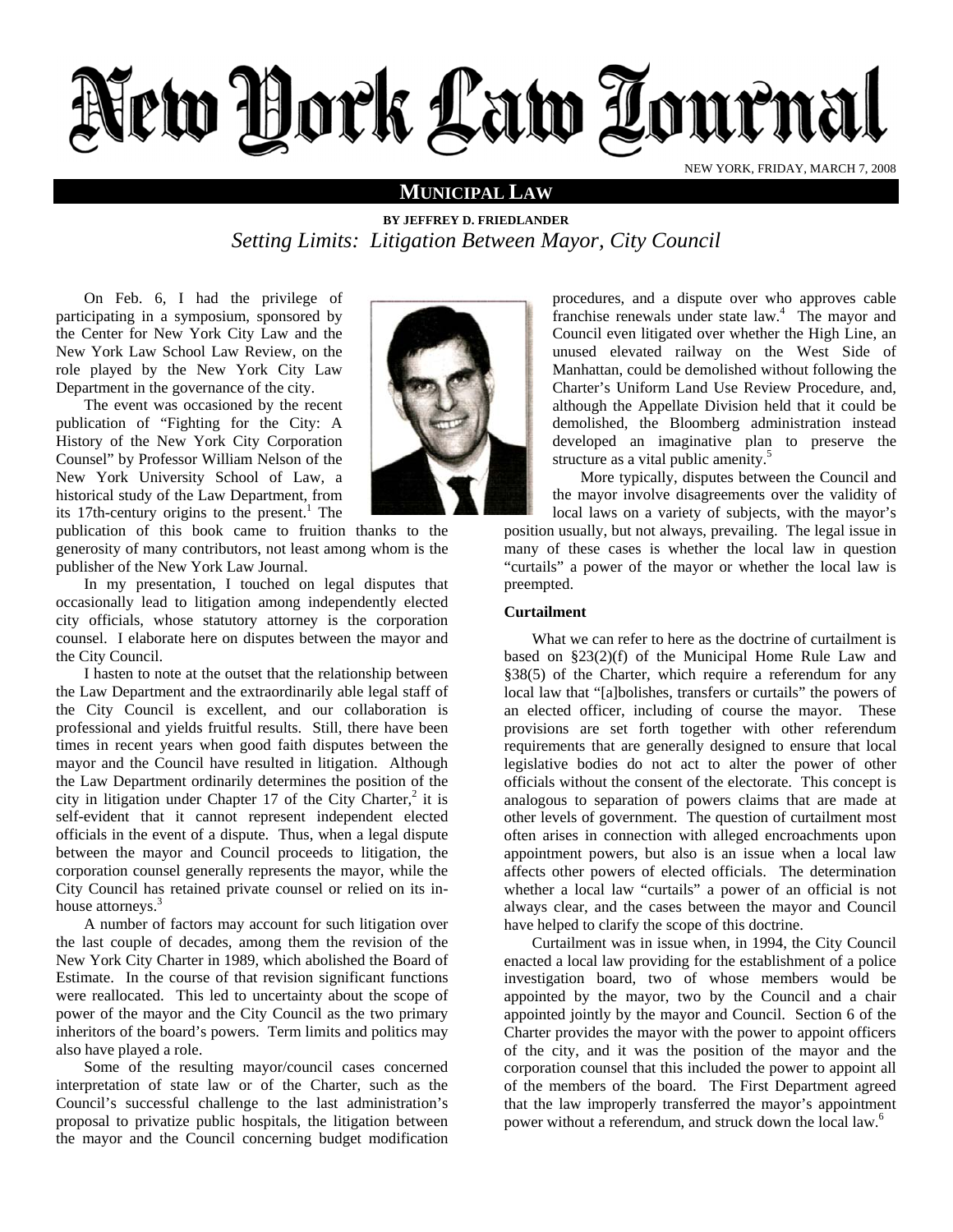## **MUNICIPAL LAW**

# **BY JEFFREY D. FRIEDLANDER**  *Setting Limits: Litigation Between Mayor, City Council*

Following this ruling, the Council tried again by enacting new legislation, this time providing for appointees that were "designated" by the Council but appointed by the mayor. The First Department agreed with the mayor's position, presented by the Law Department, that the designation procedure for two board members was nothing more than advice and consent before the fact rather than after it, and struck down the new local law as a curtailment of the mayor's appointment power.<sup>7</sup>

A recent dispute between the mayor and the Council decided partly on curtailment grounds was *Mayor of City of New York v. Council of City of New York*, 6 Misc3d 533 (Sup. Ct., N.Y. Co. 2004). In that case, the Council enacted, over the mayor's veto, the so-called "sweatshop law," prohibiting city agencies from purchasing clothing or textiles from any manufacturer that did not pay its workers a "nonpoverty wage" as determined by the city comptroller. The mayor challenged the local law, arguing among other things that it unlawfully curtailed his procurement authority while enhancing that of the comptroller. The court agreed and struck down the law as an unlawful curtailment, holding also that state law establishes the exclusive means by which government agencies may supervise the wages and working conditions of manufacturers that supply them with clothing.

In a case decided last year, *Mayor of City of New York v. Council of City of New York*, 9 NY3d 23 (2007), one in which the position of the City Council prevailed, the Court of Appeals provided guidance on the issue of whether a power of an official has been curtailed by local legislative action. The Council in 2001 passed legislation over the mayor's veto that allowed unions representing fire alarm dispatchers and emergency medical technicians employed by the Fire Department to bargain separately on a variety of matters with the city as employer, rather than acting through the citywide bargaining representative, District Council 37 of the American Federation of State, County and Municipal Employees. The mayor sued to annul the local law on the ground that it curtailed his authority to bargain collectively on behalf of the city, and, further, that it was preempted by the New York State Taylor Law (Civil Service Law Article 14) governing public sector labor relations. The Court of Appeals, in a 6-1 vote, not only found that there was no preemption but also disagreed with the position advanced by the Law Department that the law could result in substantive advantages for the favored unions by action of the Council and therefore curtailed the exercise of the mayor's power to bargain with the municipal unions.

In doing so, the Court refined its test for curtailment by emphasizing the distinction between, on the one hand, a law that prescribes a procedural rule for bargaining and thus, in the Court's view, merely regulates city operations, and, on the other hand, a law that limits an elected official's "structural authority." As an example of the first type of enactment, the Court cited performance requirements established by the Council for municipal recycling, while the Court used one of

the police investigation board cases described above as an example of a curtailment requiring a referendum. Although the Law Department did not prevail in the collective bargaining case, and although one could dispute (as the dissent in the case did) whether the particular local law at issue met the standard articulated by the Court, the holding did provide necessary guidance for local elected officials in New York City and throughout the state in assessing the legality of legislative proposals.

#### **Preemption**

Curtailment doctrine, while important, is of interest primarily to practitioners of municipal law. Preemption, the other doctrine commonly litigated between the mayor and City Council, is more frequently encountered in a variety of contexts. At the state level, this doctrine is grounded in Article IX, §2(c) of the state Constitution, which prohibits local legislation that is inconsistent with the state Constitution or any general law, and has been construed also to bar local legislation that is inconsistent with special laws (i.e., laws applying to specified municipalities but not to the entire state) where those laws touch on matters of state concern.<sup>8</sup> Although only the concept of inconsistency appears explicitly in the state Constitution, state appellate courts have used the term "preemption" to refer to both direct conflict of a local law with a state law and situations where the local law intrudes upon an area for which the state has "assumed full regulatory responsibility."<sup>9</sup> This latter form of preemption may be based upon an explicit statement by the Legislature or may be implied from the comprehensiveness of the state legislative scheme. Both federal and state courts have applied similar criteria in ascertaining whether local and state laws are preempted by federal legislation.<sup>10</sup>

The preemption issues litigated between the mayor and Council generally turn on the question whether local laws infringe upon powers or duties conferred upon the mayor or mayoral appointees by state or federal law, and have included attempts by the Council to regulate procurement by city officials and the provision of state-mandated social services. Cases turning on procurement matters include *Mayor of City of New York v. Council of City of New York*, 4 Misc3d 151 (Sup. Ct., N.Y. Co. 2004), in which the mayor challenged a local law prohibiting city agencies from doing business with financial institutions that engage in lending practices defined as "predatory." The law was declared void on the ground that it was preempted by federal and state statutes regulating financial institutions. Cases relating to the provision of social services include *Killett-Williams v. Bloomberg*, NYLJ, May 15, 2003 at page 21 (Sup. Ct., N.Y. Co. 2003), in which the mayor challenged a local law providing subsidized jobs for certain public assistance recipients and the unemployed, and *Mayor of City of New York v. Council of City of New York*, NYLJ, Dec. 1, 2004 at page 24 (Sup. Ct., N.Y. Co. 2004), in which the mayor challenged a local law relating to the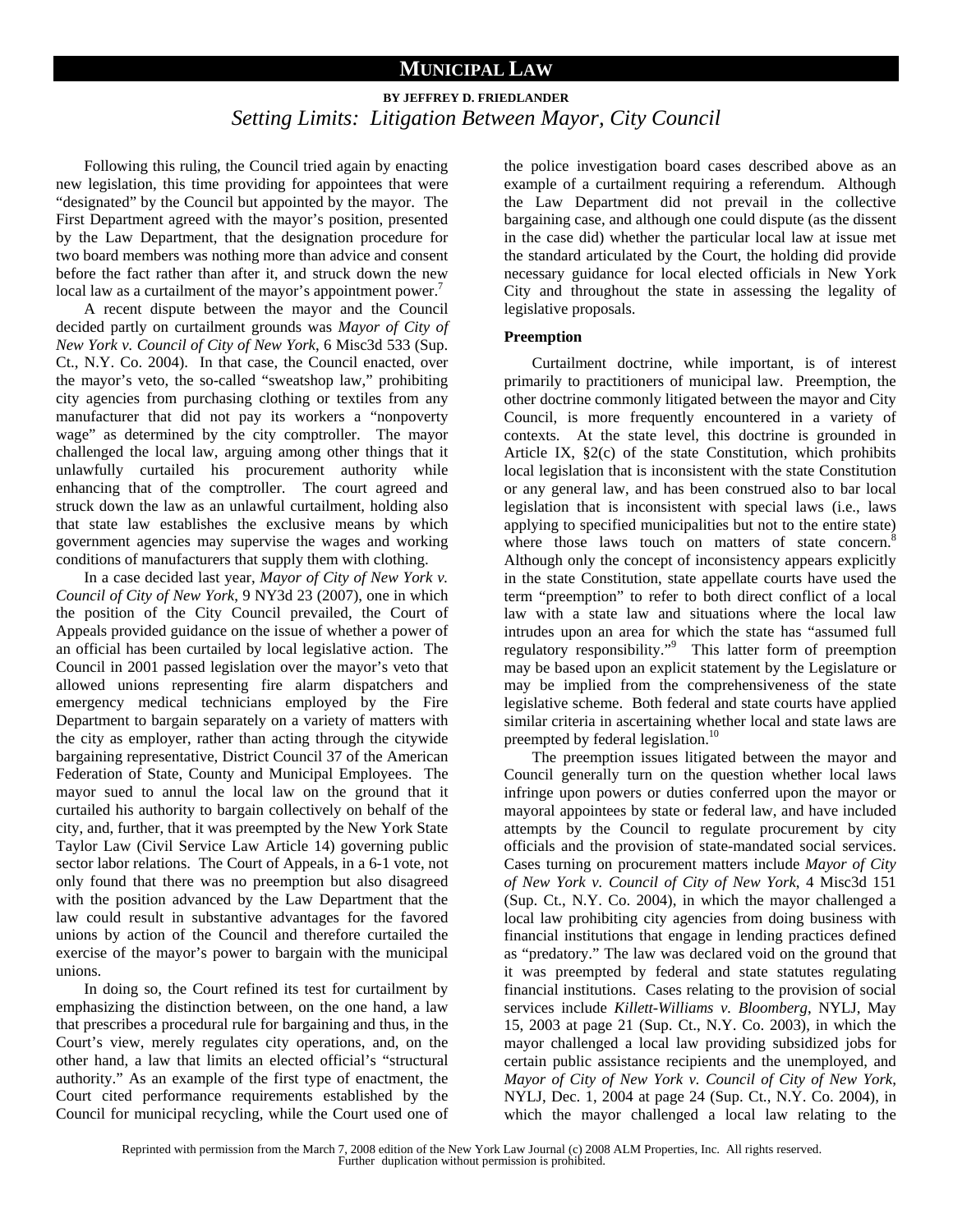## **MUNICIPAL LAW**

# **BY JEFFREY D. FRIEDLANDER**  *Setting Limits: Litigation Between Mayor, City Council*

education and work activities of public assistance recipients. Both enactments were struck down on the ground that they were preempted by provisions of state or federal law governing the provision of training and services to public assistance recipients and (in *Killett-Williams*) that the enactment infringed on powers conferred by state law to the city's commissioner of Social Services.

#### **Appellate Cases**

Two recent appellate cases involving disputes between the mayor and Council are of particular interest for their discussion of preemption. In *New York City Health and Hospitals Corporation v. Council of City of New York*, 303 AD2d 69 (1st Dept.), app. withdrawn, 1 NY3d 539 (2003), the City Council sought in 2001 to prevent the privatization of security functions by the New York City Health and Hospitals Corp. (HHC) by enacting a local law that required city-funded public hospitals to utilize only certain peace officers to perform security duties. HHC then sued the City Council on the ground that the law was preempted by the HHC Act, the state law originally enacted in 1969 that establishes HHC and sets forth its powers and duties. The city and the union affected by the enactment intervened as plaintiff and defendant respectively. The lower court upheld the local law, but the First Department unanimously reversed, finding that the HHC Act both impliedly and explicitly created an area of state regulation that preempted the local law. Although the particular result achieved by the Appellate Division's ruling was nullified by the subsequent enactment of state legislation requiring that security duties at HHC facilities be performed by peace officers (Chapter 671 of the Laws of 2003), its preemption discussion remains of considerable import.

Preemption also featured in the 2006 decision by the Court of Appeals in *Council of the City of New York v. Bloomberg*, 6 NY3d 380 (2006). That case concerned a 2004 local law that would have required businesses to provide health benefits equivalent to spousal benefits for domestic partners or designated household members of their employees as a condition for contracting with the city or with certain other public entities. Although Mayor Michael Bloomberg has long been supportive of efforts to encourage such benefits in the public and private sectors, the administration challenged the bill on the advice of the Law Department that it was inconsistent with state competitive bidding laws and ERISA, the federal law governing health and retirement plans. The mayor first sued the City Council for declaratory and injunctive relief to prevent the law's implementation and applied for a temporary restraining order and preliminary injunction. When the state Supreme Court declined to grant a temporary restraining order, the mayor withdrew the preliminary injunction application and announced that the law would not be implemented until its legality had been determined, relying upon his right and duty to refrain from implementing an unlawful enactment. The Council then

commenced an Article 78 mandamus proceeding to compel the enforcement of its local law, and obtained an oral decision from the state Supreme Court granting the petition based solely on what that Court called a presumption of validity. The Appellate Division reversed the order unanimously and ruled for the mayor on the merits.

The Court of Appeals was presented with the issue of whether the mayor could appropriately decline to implement the enactment based upon his determination that it was unlawful. The four judges in the majority decisively ruled that he could. They declined to place the courts in the position of "directing an officer to violate his or her oath of office by enforcing an unconstitutional law" and stated that "[w]here a local law seems to the Mayor to conflict with a state or federal one, the Mayor's obligation is to obey the latter, as the Mayor has done here." $\frac{1}{1}$  The three-judge dissent vigorously disagreed, asserting that an executive who believes a law to be unlawful must seek relief from the courts and must follow the law, regardless of its alleged invalidity, until it is judicially nullified.

#### **Holding**

On the substance, the majority in *Council v. Bloomberg* held that local social policy goals could not trump state statutory requirements such as those that contracts be awarded to the lowest responsible bidder. The constitutional basis of the doctrine of preemption was at the heart of the Court's decision. The Court responded to the Council's recitation of its constitutional and statutory home rule powers, including the express power to legislate on working conditions of municipal contractors, by noting that preemption is a significant limitation on home rule: "But this grant of power to municipalities is expressly made subject to contrary State legislation. The Constitution and the [Municipal Home Rule Law] say that municipalities may adopt laws of the kind described . . . 'except to the extent that the legislature shall restrict the adoption of such a local law' . . ." [citations omitted].<sup>12</sup> The Court also found that, in seeking to use the city's power in the market place to advance governmental policies relating to employee benefit plans, the local law was preempted by federal law on that subject, set forth in ERISA .

**Jeffrey D. Friedlander** *is first assistant corporation counsel of the city of New York.* **Spencer Fisher**, *senior counsel in the division of legal counsel, provided assistance in the preparation of this article.* 

1. William E. Nelson, "Fighting for the City: A History of the New York City Corporation Counsel," New York: New York Law Journal, 2008. Professor Nelson's book was reviewed in NYLJ on Jan. 29, 2008 by Professor Richard Briffault of Columbia University Law School.

2. See, e.g., *Matter of Kay v. Board of Higher Education of the City of New York*, 260 App. Div. 9 (1st Dept. 1940), lv. to appeal